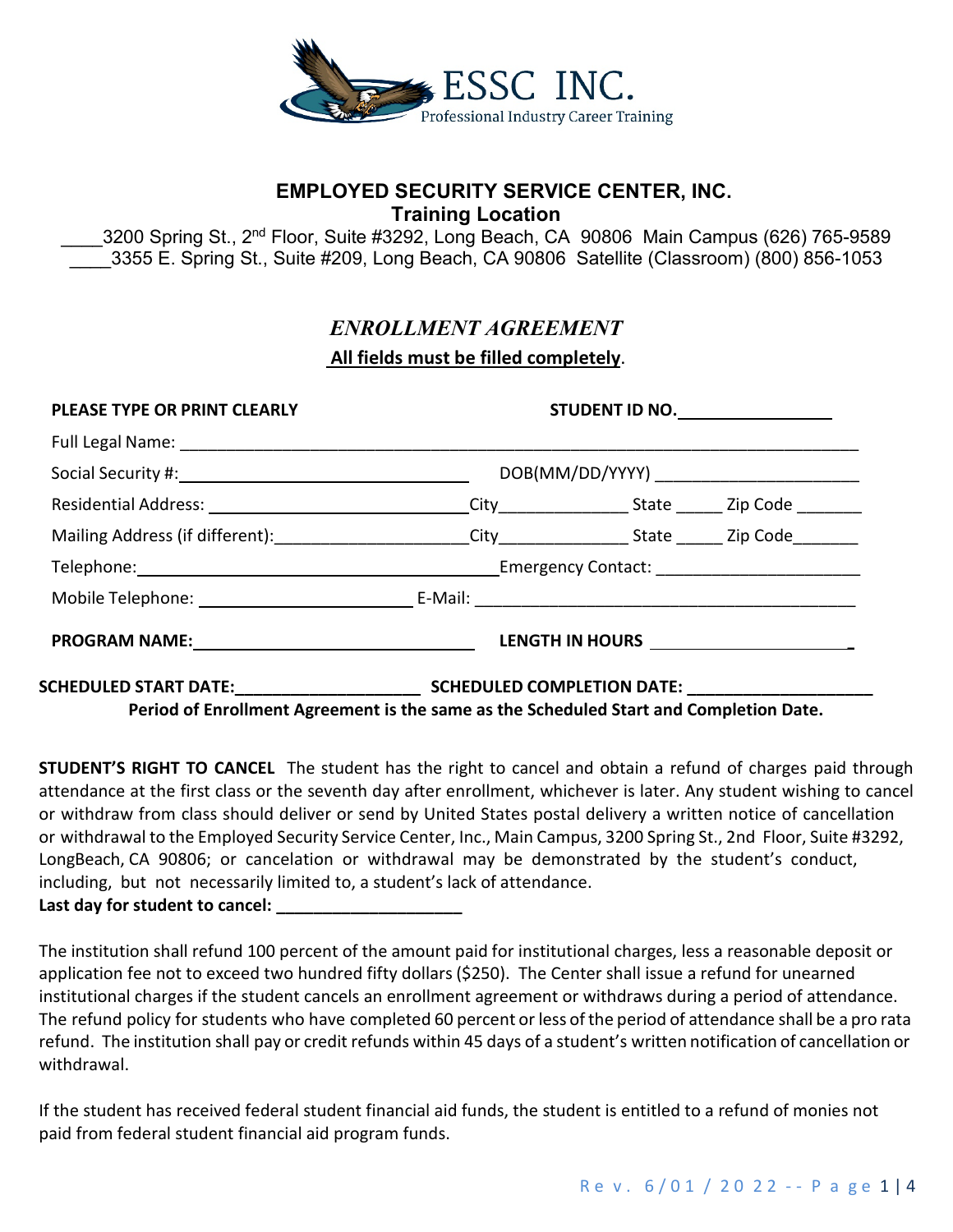The student shall have the right to cancel the agreement and receive a full refund of student paid fees before the first lesson and materials are received and/or outside licensing or testing fees are paid on the student's behalf. Cancellation is effective on the date written notice of cancellation is delivered or received. The Center will make the refund as per the calculation consistent with the California Code of Regulations. If the institution delivered the first lesson and materials before an effective cancellation notice was received, the institution shall make a refund within 45 days after the student's return of the materials. Should a student cancel or withdraw from the program and be eligible for a refund, the refund will be paid to the student, department, or agency that paid the fees.

**STUDENT RIGHTS POLICIES:** As a student, you have certain rights. See the Section entitled Privacy Act on page 24 of the school catalog which identifies your rights to have your student records remain private.

## *NOTICE CONCERNING TRANSFERABILITY OF CREDITS AND CREDENTIALS EARNED AT OUR INSTITUTION*

"The transferability of credits you earn at Employed Security Service Center, Inc. is at the complete discretion of an institution to which you may seek to transfer, Acceptance of the certificate you earn in \_\_\_\_\_\_\_\_\_\_\_\_\_\_\_\_\_\_\_\_\_\_\_is also at the complete discretion of the institution to which you may seek to transfer. If the certificate that you earn at this institution is not accepted at the institution to which you seek to transfer, you may be required to repeat some or all of your coursework at that institution. For this reason, you should make certain that your attendance at this institution will meet your educational goals. This may include contacting an institution to which you may seek to transfer after attending Employed Security Service Center Inc. to determine if your certificates will transfer."

**Student Tuition Recovery Fund:** "The State of California established the Student Tuition Recovery Fund (STRF) to relieve or mitigate economic loss suffered by a student in an educational program at a qualifying institution, who is or was a California resident while enrolled, or was enrolled in a residency program, if the student enrolled in the institution, prepaid tuition, and suffered an economic loss. Unless relieved of the obligation to do so, you must pay the state-imposed assessment for the STRF, or it must be paid on your behalf, if you are a student in an educational program, who is a California resident, or are enrolled in a residency program, and prepay all or part of your tuition. You are not eligible for protection from the STRF and you are not required to pay the STRF assessment, if you are not a California resident, or are not enrolled in a residency program."

(b) In addition to the statement required under subdivision (a) of this section, a qualifying institution shall include the following statement in its school catalog:

"It is important that you keep copies of your enrollment agreement, financial aid documents, receipts, or any other information that documents the amount paid to the school. Questions regarding the STRF may be directed to the Bureau for Private Postsecondary Education, 1747 N Market Blvd #225 Sacramento, CA 95834, (916) 574-8900 or (888) 370-7589.

To be eligible for STRF, you must be a California resident or enrolled in a residency program, prepaid tuition, paid or deemed to have paid the STRF assessment, and suffered an economic loss as a result of any of the following:

1. The institution, a location of the institution, or an educational program offered by the institution was closed or discontinued, and you did not choose to participate in a teach-out plan approved by the Bureau or did not complete a chosen teach-out plan approved by the Bureau.

2. You were enrolled at an institution or a location of the institution within the 120-day period before the closure of the institution or location of the institution, or were enrolled in an educational program within the 120-day period before the program was discontinued.

3. You were enrolled at an institution or a location of the institution more than 120 days before the closure of the institution or location of the institution, in an educational program offered by the institution as to which the Bureau determined there was a significant decline in the quality or value of the program more than 120 days before closure. 4. The institution has been ordered to pay a refund by the Bureau but has failed to do so.

5. The institution has failed to pay or reimburse loan proceeds under a federal student loan program as required by law, or has failed to pay or reimburse proceeds received by the institution in excess of tuition and other costs.

6. You have been awarded restitution, a refund, or other monetary award by an arbitrator or court, based on a violation of this chapter by an institution or representative of an institution, but have been unable to collect the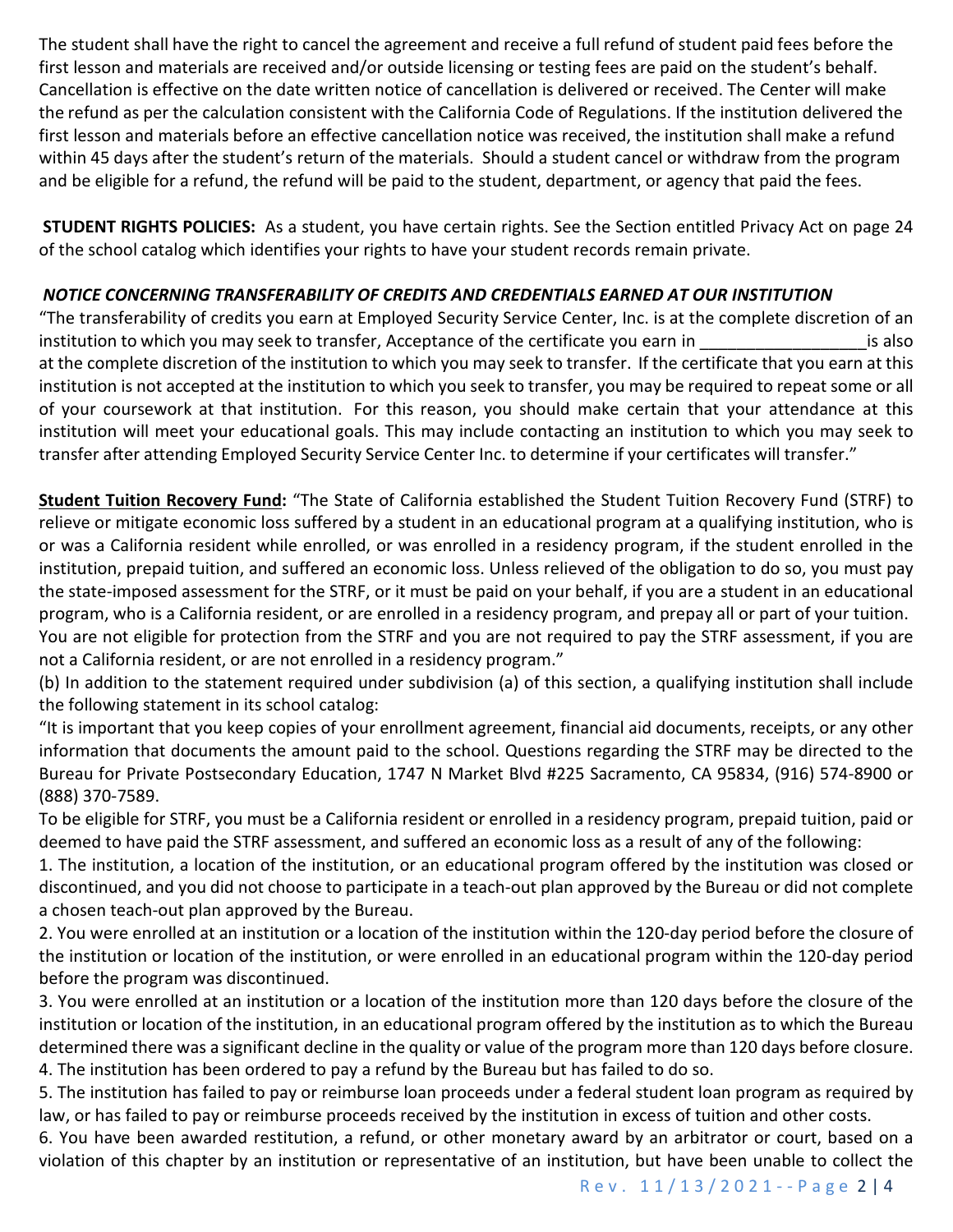award from the institution.

7. You sought legal counsel that resulted in the cancellation of one or more of your student loans and have an invoice for services rendered and evidence of the cancellation of the student loan or loans.

To qualify for STRF reimbursement, the application must be received within four (4) years from the date of the action or event that made the student eligible for recovery from STRF.

A student whose loan is revived by a loan holder or debt collector after a period of non-collection may, at any time, file a written application for recovery from STRF for the debt that would have otherwise been eligible for recovery. If it has been more than four (4) years since the action or event that made the student eligible, the student must have filed a written application for recovery within the original four (4) year period, unless the period has been extended by another act of law.

However, no claim can be paid to any student without a social security number or a taxpayer identification number."

### **PRIOR TO SIGNING THIS ENROLLMENT AGREEMENT**

Prior to signing this enrollment agreement, you must be given a catalog or brochure and a School Performance Fact Sheet, which you are encouraged to review prior to signing this agreement. These documents contain important policies and performance data for this institution. This institution is required to have you sign and date the information included in the School Performance Fact Sheet relating to completion rates, placement rates, license examination passage rates, salaries or wages and the most recent three-year cohort default rate, if applicable, prior to signing this agreement. **Student Initials**\_\_\_\_\_\_

I certify that I have received the catalog, School Performance Fact Sheet, and information regarding completion rates, placement rates, license examination passage rates, and salary or wage information **and the most recent three-year cohort default rate, if applicable**, included in the School Performance Fact sheet, and have signed, initialed, and dated the information provided in the School Performance Fact Sheet. **Student Initials** 

*Any questions a student may have regarding this enrollment agreement that have not been satisfactorily answered by the institution may be directed to the Bureau for Private Postsecondary Education at:*

> *1747 N. Market Blvd. Ste 225, Sacramento, CA 95834 P O Box 980818, West Sacramento, CA 95798-0818 Telephone and Fax #'s: (888) 370-7589 or by fax (916) 263-1897 (916) 574-8900 or by fax (916) 263-1897*

*A student or any member of the public may file a complaint about this institution with the Bureau for Private Postsecondary Education by calling (888) 370-7589 toll-free or by completing a complaint form which can be obtained on the bureau's internet website [www.bppe.ca.gov](http://www.bppe.ca.gov/)*

| <b>Program Tuition</b>                        |                                               |
|-----------------------------------------------|-----------------------------------------------|
| <b>Registration Fee</b>                       | (Non-Refundable)                              |
| Equipment                                     |                                               |
| Lab Supplies or Kits                          |                                               |
| Textbooks or other learning media             |                                               |
| Uniforms or other special protective clothing |                                               |
| <b>Student Tuition Recovery Fund fee</b>      | (Non-Refundable)                              |
| <b>Other Charges</b>                          |                                               |
| <b>TOTAL AMOUNT DUE:</b>                      | This is amount you will be required to pay to |
|                                               | complete the program                          |

#### **ENROLLMENT AGREEMENT FEES**